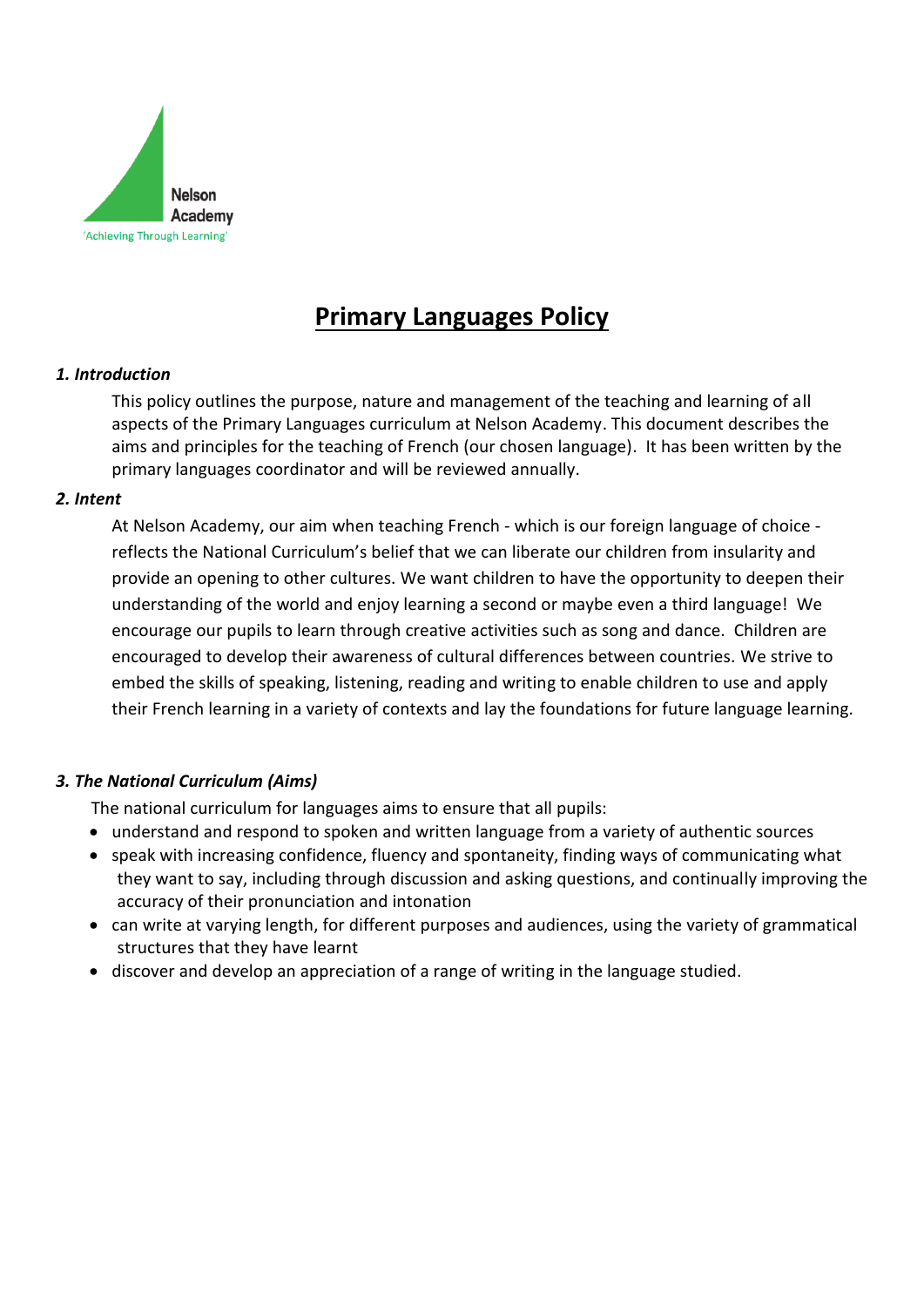# **4. The National Curriculum (Attainment Targets)**

Pupils should be taught to:

- listen attentively to spoken language and show understanding by joining in and responding
- explore the patterns and sounds of language through songs and rhymes and link the spelling, sound and meaning of words
- engage in conversations; ask and answer questions; express opinions and respond to those of others; seek clarification and help\*
- speak in sentences, using familiar vocabulary, phrases and basic language structures
- develop accurate pronunciation and intonation so that others understand when they are reading aloud or using familiar words and phrases\*
- present ideas and information orally to a range of audiences\*
- read carefully and show understanding of words, phrases and simple writing
- appreciate stories, songs, poems and rhymes in the language
- broaden their vocabulary and develop their ability to understand new words that are introduced into familiar written material, including through using a dictionary
- write phrases from memory, and adapt these to create new sentences, to express ideas clearly
- describe people, places, things and actions orally and in writing Languages key stage 2
- understand basic grammar appropriate to the language being studied, including (where relevant): feminine, masculine and neuter forms and the conjugation of high-frequency verbs; key features and patterns of the language; how to apply these, for instance, to build sentences; and how these differ from or are similar to English.

# *5. Organisation and time spent on teaching:*

# **Languages in Early Years and Key Stage 1**

Languages are not statutary in EYFS and KS1, however we encourage the love of languages at an early age. Here at Nelson Academy, we embrace the languages and cultures of others and often greet others or answer the register in another language. Young learners also enjoy songs and chants in other languages. In September 2018, we introduced a weekly French session for year 2. The aim of these lessons is to lay the foundations for future linguistic development, specifically in listening to new and familiar souds, looking at the mouth of the speaker, repeating words and phrases and speaking independently with confidence.

# **French in Key Stage 2**

French in KS2 is taught in class groups, by the class teacher. Classes in KS2 receive one 45 minute session of discrete teaching per week and also implement the language throughout the week.

The lessons will allow children to:

- Take part in a wide range of speaking and listening activities e.g. role play scenarios.
- Write increasingly complex words, phrase and sentences.
- Share, read and participate in traditional French stories and rhymes.
- Learn about traditional French customs and aspects of French culture and compare them to their own.
- Play games to support the learning of new vocabulary.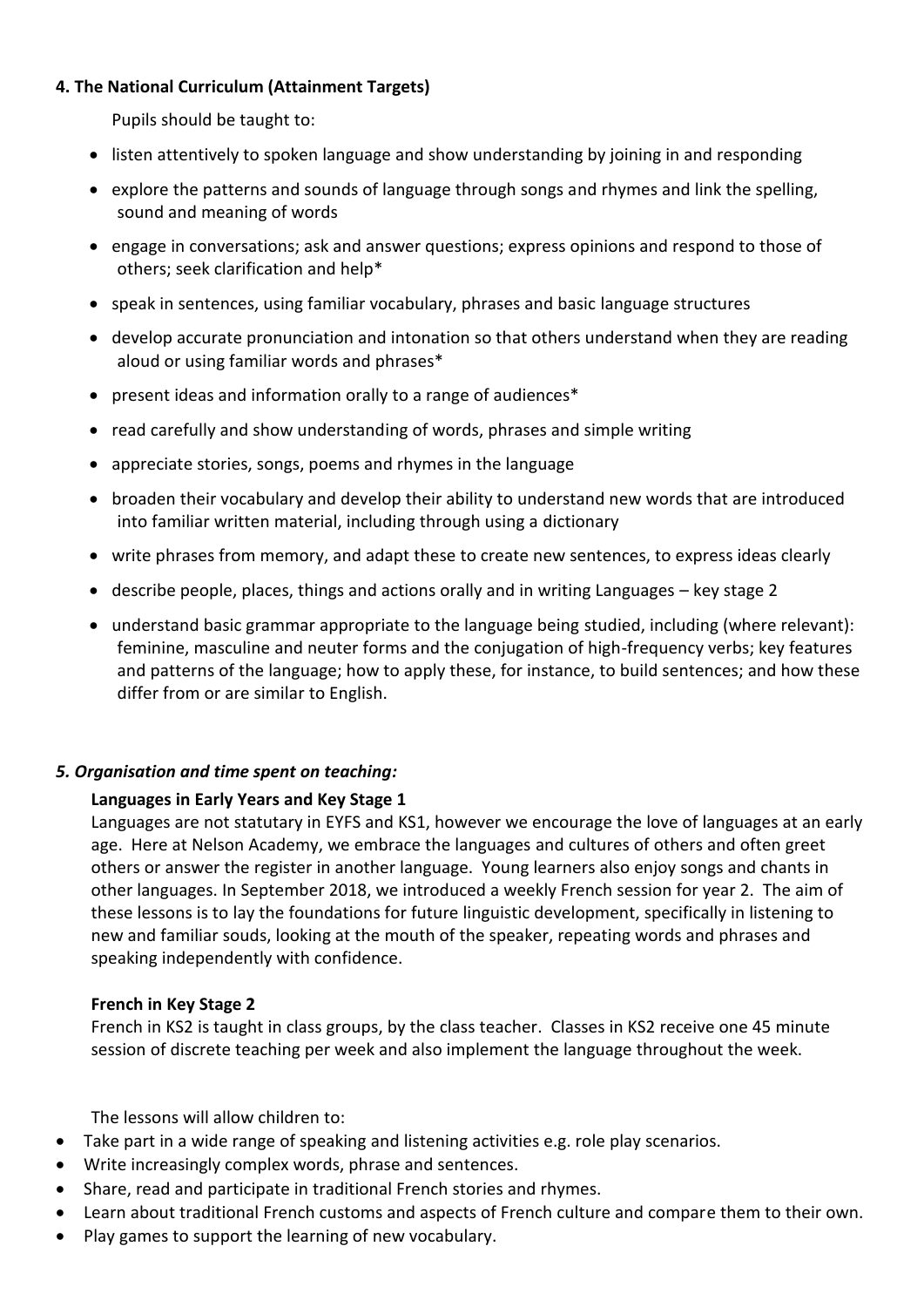The emphasis is on whole class teaching but there are opportunities for children to work individually, with a partner or as part of a small group to complete a task.

Planning is provided by the Rigolo Scheme and we are in the process of implementing more writing opportunities in years 5 and 6.

## *6a. Cross-Curricular Aspects*

Learning another language presents opportunities for the reinforcement of knowledge, skills and understanding in other curriculum areas. An understanding of the structure of a new language enhances the children's understanding of their own language and so links closely to the English curriculum. There are also opportunities to link to the PSHE and citizenship, geography and RE curricula in terms of the development of positive attitudes towards, and knowledge of, other cultures and countries. 'Language enrichment days' are organised on an annual basis. Children are immersed in the lingustic and cultural activities for one day with appropriate links to their learning in other subjects.

## *6b. Information Communication Technology*

ICT is used to enhance the delivery of language through interactive presentations and activities. Rigolo uses interactive games and presentations to interest the learners and also support class teachers as it provides a native French speaker to aid pronunciation.

## *7. Teaching Methods*

- 1 Sharing the objectives and purpose of the learning with the class and ensuring the pupils know what they are learning;
- 2 Adopting a communicative and interactive approach with an emphasis on a kinesthetic learning style.
- 3 Presenting a language model for oracy and literacy skills.
- 4 Practising and producing language individually, in pairs and in groups.
- 5 Using a variety of learning activities including songs, stories, games, role-play, drama and interactive ICT.
- 6 Relating aspects of the new language to children's existing knowledge.
- 7 Exploration of the differences and similarities between the new language and any language they already know.

#### *Teaching Plans*

# **French in Key Stage 2**

French lessons follow the yearly curriculum map. Lesson plans are used from Rigolo and adapted/suplimented by the class teacher.

# *8. Assessment, moderation, recording and reporting*

#### **French in Key Stage 2**

The class teachers assess each child's progress with reference to the attainment of pupils in end of unit tests and class observations of listening and speaking activities and written evidence in the workbooks. Children's attainment is then recorded on pupil asset three times per year (Autumn 2, Spring 2 and Summer 2) Parents receive an annual report about their child's progress in French.